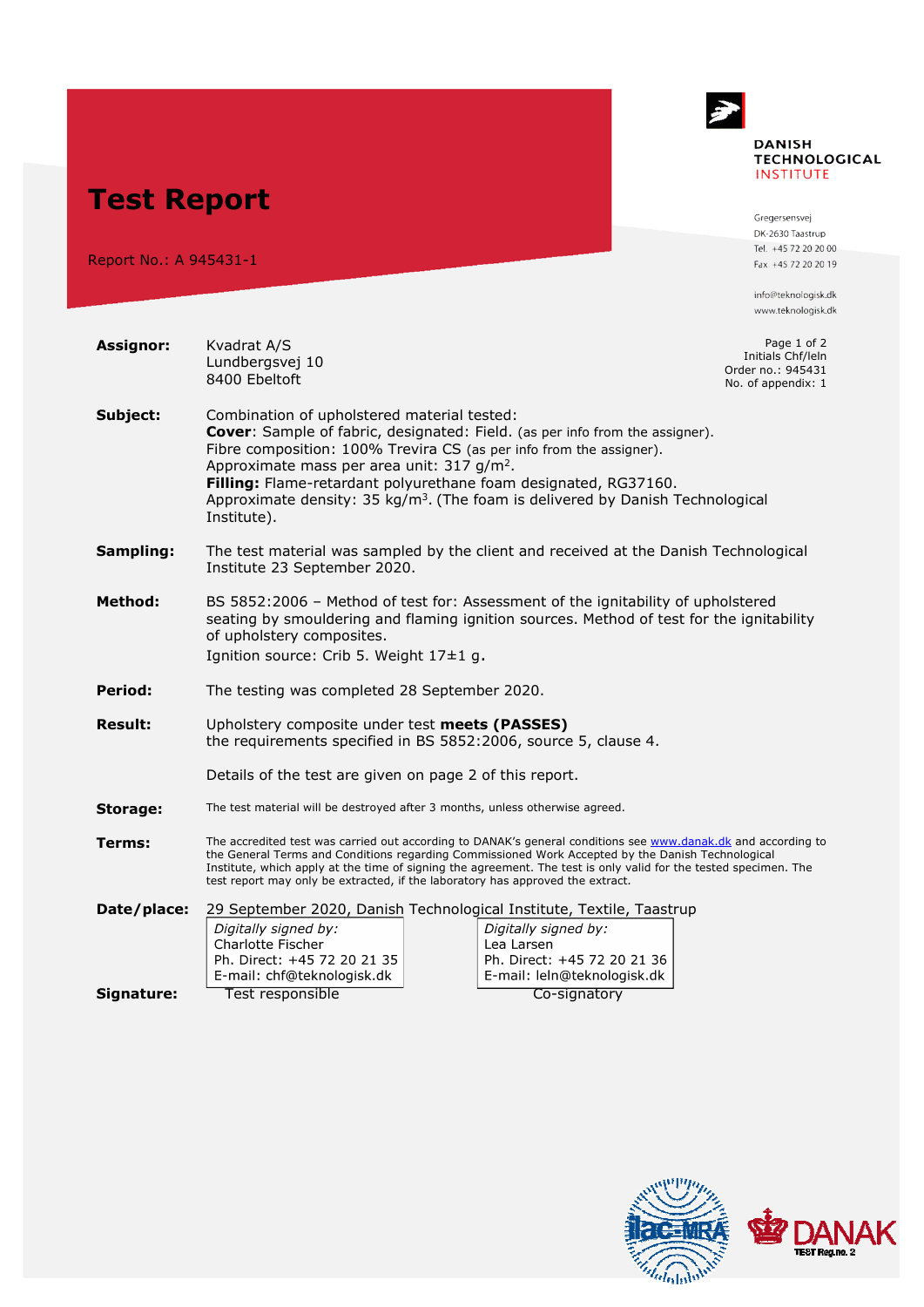| Report no.: | A 945431-1 |
|-------------|------------|
| Page:       | 2 of 2     |
| Initials:   | Chf/leln   |

**Results, continued:**  The test results relate only to the ignitability of the combination of materials under the particular conditions of test; they are not intended as a means of assessing the full potential fire hazard of the materials in use.

## **Test result: Non-ignition > PASS**

## Test 1 Test 2 Duration of flames in min. <br>  $\vert$  4:36 min. <br>
3:38 min. Smouldering ceased within 60 minutes The Yes Mes **Damage in the horizontal (seat) component:** - length in mm 80 70 - width in mm 95 90 - thickness in mm 63 **Damage in the vertical (back) component:** example the matrix of the term of the term of the term of the term of the term of the term of the term of the term of the term of the term of the term of the term of the term of the term of the term of the term of the term - thickness in mm 50 set of the control of the set of the set of the set of the set of the set of the set of t

**Comments:** Before testing the sample was **not** subjected to the water soaking and drying procedure described in BS 5852:2006, Annex E.

## **Requirements:** Criteria given in BS 5852:1982

Progressive smouldering failure, clause 4.1.a, c, e and f are regarding crib 5

- a. Escalating combustion behaviour so that it is unsafe to continue the test and requires forcible extinction.
- c. Smouldering until the specimen is essentially consumed or to the extremities of the specimen that is either the sides or to its full thickness, within the test duration (60 minutes).
- e. Production of externally detectable amounts of smoke, heat or glowing 60 minutes after ignition of the crib.
- f. On final examination: Evidence of charring other than discolouration, more than 100 mm in any direction, apart from upwards, from the nearest part of the original position of the source.

Flaming failure, clause 4.2.a, b, c, e and g are regarding crib 5

- a. Escalating combustion flaming behaviour so that it is unsafe to continue the test and requires forcible extinction.
- b. Burning until the specimen is essentially consumed within the test duration
- c. Flame front reaches either the sides or passes through the full thickness of the specimen within the duration of the test.
- e. Flaming for more than 10 minutes after ignition of the crib.
- g. Flaming debris causing an isolated floor fire that continues to flame longer than 10 minutes.